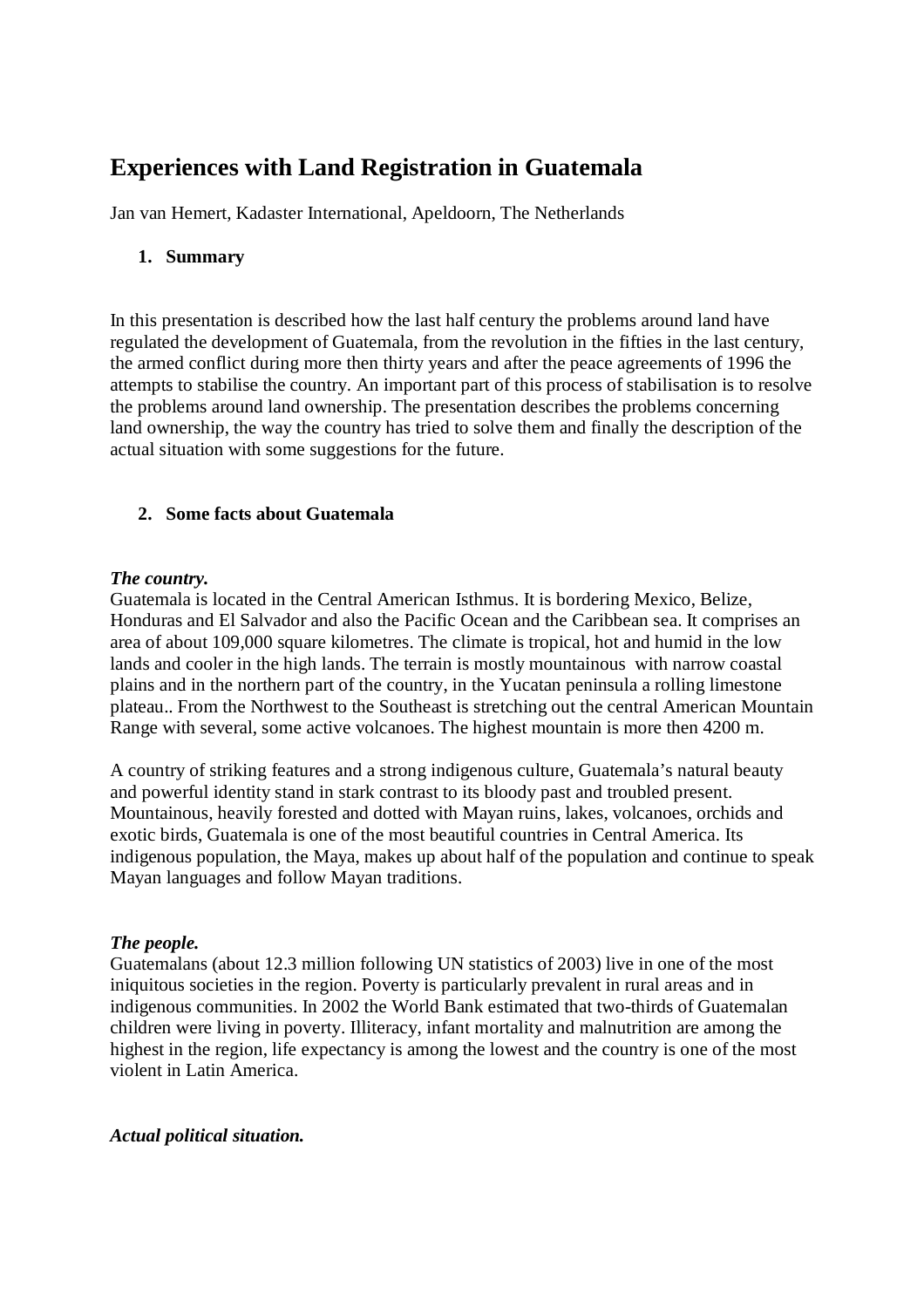Since the beginning of this year Mr. Oscar Berger is the new president. He belongs to the group of wealthy Guatemalan families. Traditionally Guatemala has been governed by the representatives of the big farmer and banking families.

It seems that his priorities during his presidency will be the fight of crime, corruption and poverty. Especially in the former presidency of Mr. Alfonso Portillo the crime and corruption has grown considerably. Investigations to the participation of this former president in corruption has started.

Another important issue is the case of the ex military ruler, General Efrain Rios Montt, who faces genocide charges for his role during his dictatorship in the eighties of the last century. General Rios Montt loses his immunity from prosecution when he gave up his seat as a member of the Guatemalan Congress in early 2004. However, during his election campaign Mr. Berger refused to commit himself on whether he thought the former dictator should stand trial.

#### 3. **The Guatemalan recent history**.

Land and Peace are two items which were always strongly related in Guatemala. As an example, in the following article produced by the NGO '"La via Campesina en Tegucicalpa, Honduras" is the situation described in a pore village situated in a remote area of the Guatemalan inland.

In Quiche the Pearl propriety (la finca Perla) in the mountainous area, is not the only one with beautiful hills and valleys. In the village Ilom, a poor village of an ethnic group called IXIL the people still wear there beautiful local colourful clothes. This village tells intensively the history of a country what is still trying to find the PEACE. Here you can see how the land was robbed from the Indian population to whom from old times the land belonged to. At this moment, the 400 families of Ilom do not have enough land to feed themselves. Following the public registers, in the name of the community are inscribed 1400 hectares. But actually the people of the community have access to less then 10 percent of this area. The finca 'la Perla' which is a private property and is bordering the land used by the people of Ilom has an extension of nearly 6000 hectares but following the information of the public registers it should have only half of this number.

It has to be mentioned that Guatemala has an completely outdated public register based on the traditional Spanish legislation what is a so called declarative system. This means that it is not a requirement for the judicial delivery of the land to inscribe a document of transport into the public registers. Besides that in Guatemala does not exist a cadastre what describes on a mathematical way (maps) the real properties.

In Ilom it is possible to analyse the history of a suffering people; the robbery of their lands, the terror of the army and paramilitary groups, the massacred, the vanished. And also here in Ilom it is possible to see that peace has not arrived yet to the rural areas.

The problem of the robbery and the unfair distribution of the land in Guatemala exists since centuries and has its origin in the invasion and the conquest by Spain. Another factor was the implementation of the systems for agricultural export, like it was done for the coffee at the end of the nineteenth century.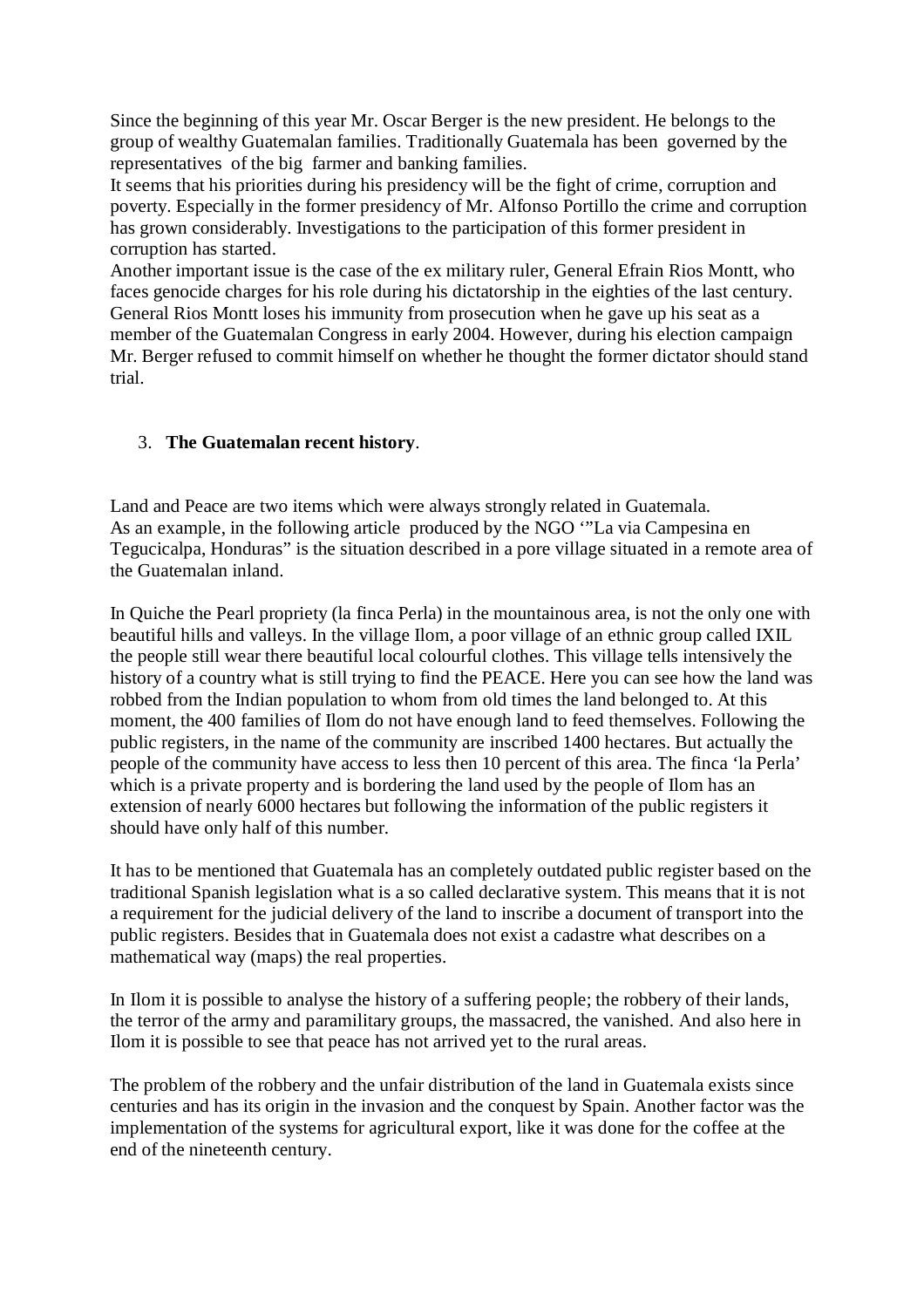The first serious intend to change something in this economical model was the revolution from October 1944 to 1954. The first result was the introduction of the Code for Labour and Agrarian Reform (Codigo Laboral y la Reforma Agraria) realised by the government of Jacobo Ardenz. In spite of the relative short existence this reform realised the re-distribution of about 20 % of the total cultivable area of the country and has benefited to 24 % of the population.

The opponents of all the changes discovered on one moment that they were losing their benefits and these changes were not in favour of the big landowners and also not in the favour offoreign organisations, such as the United Fruit Company so they tumbled the government in 1954 of Mr. Arbenz.

Nearly all the people who were benefited by the reform activities were expelled of their recently obtained new parcels and these parcels were returned to the big landowners.

As a kind of contra reform the government of Guatemala developed from 1954 a program for the distribution of state owned land, specially used for the pacification in the rural areas of Indians and farmers.

Finally, very few farmers and Indians obtained land on this way. Besides that, the better land of this state owned land was mostly going to the big farmers or to people related to the army. Because of the worsening of the circumstances of life in the rural areas in the sixties of the last century there came a climate in which guerrilla organisations found a place to develop themselves. Their objective was the mobilisation of the rural population to realise a radical re-structure of the Guatemala society.

The governmental answer to this movement was a policy of oppression, that continued during the sixties and the seventies in which especially during the seventies and eighties cruelties came to their maximum when the army together with military groups used the tactic of finally wiping out whole villages. Statistics learn that during 36 years of conflict in total 200.000 people where murdered, about one million refugees, inside and outside the country and the destruction of about 420 villages.

Finally in 1996 a peace agreement was signed by the Guatemalan government and the guerrilla, in what was stated that the respect for - and execution of - political, cultural, economical and spiritual rights of all the Guatemalans is the base of a new society that reflects the diversity of the Nation.

The Peace Agreements, especially the Socio-economic and Agrarian parts, the Agreement for the Identity, the Rights and the Resettlement of the Indian People underline the importance of land for the peace process.

The Agreements are saying that a strategy has to be developed which will make possible the access to the land for the farmers and Indians. Also the farmers and Indians will have access to other production facilities. Also will be necessary a transformation of the land use and land tenure.

One of the political parties reached the introduction of some definition of the policies and the agrarian and programs and introduced the land market as a central mechanism to reach the transformation of the land tenure and land use.

This principal, the use of the land market was strongly supported by international organisations like the World Bank and others. It includes different instruments:

The strengthening of the propriety rights. (register, cadastre, legal reform, titling procedures.) Resolving Conflicts., Access to the land by buying and selling voluntarily land, land tax, higher tax on not used land. The education and technical assistance decentralised and inside the private sector.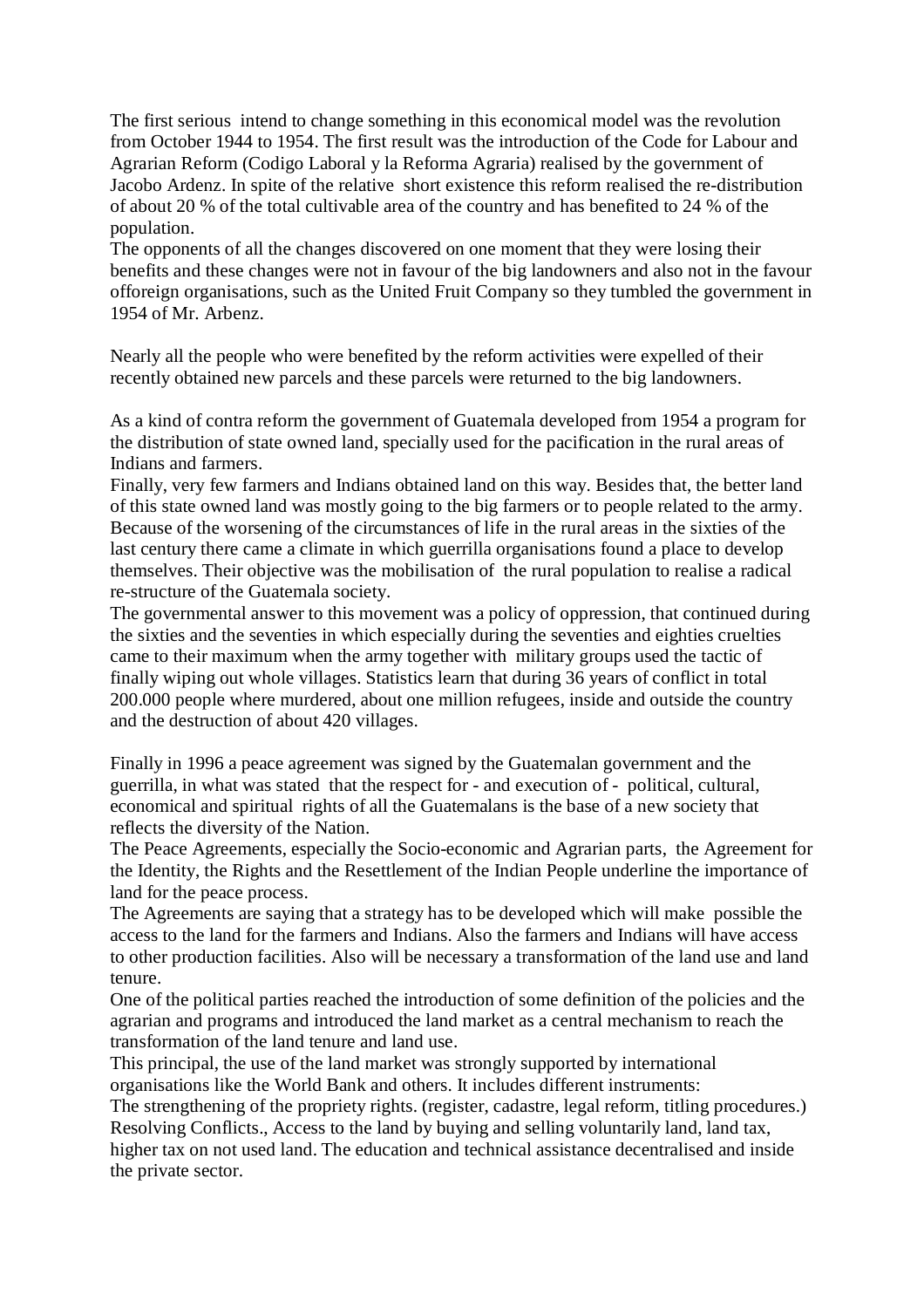The aspect in the Peace Agreements that differ considerable from the market approach is that in the Peace Agreements it is required that the land what was taken on a fraudulent way from the population and given to members of the army and politicians has to return to the previous owners. This requirement has especially to be fulfilled in some areas in the central high lands and in the northern province of Peten.

Compensation for all lands robbed from people who lost their roots during the time of conflict has to be executed.

Even after such a past full of blood over the question of the land, after a revolution in the middle of the last century, still in Guatemala the problem of the land is not resolved yet. The division of land in Guatemala continue to be a political very heavy point and it will stay so. The former president, Alfonso Portillo said the big problem in Guatemala is the land, do not take it is as an audacity, but in this country there must be an agrarian reform or the problem will not be solved.

# **4. Actual Governmental Policy concerning Land in Guatemala.**

Directly after the Peace Treaty the item of Land Conflicts was one of the main objects to address in the Government policy.

#### **a. Fondo de Tierras.**

One of this measures was to establish a land fund (Fondo de Tierras: Fontierra) The most important function is to facilitate the access to land by credits for the voluntary buying and selling movements and the support for financing programs and technical assistance for the beneficiaries. Also support to start production processes is part of the activities of

FONTIERRA. However the activities of the Fund are until now quite extensive, the results are limited.

The reason is that a long list of problems is faced by Fontierra. All the movements related to land tenure require a certain level of intellectual knowledge and this knowledge in the mostly illiterate rural areas is quite small.

The available land is generally of a very poor quality and over valued and the landowners use these possibilities to sell these, for them not interesting, lands.

The payments, coming from governmental funds are paid very late because of the lack of the resources by the central government. The effective technical assistance to the new landowners to help them establish methodologies to cultivate the land on an effective way is also missing. In general the situation is that the funds available for Fontierra are far to small to support all the existing wishes of the population and the land on the market is too limited, too expensive and of poor quality.

For the conflictive area, the highlands and the northern part of the country there is still not a governmental decision on the way to solve the conflicts in those regions.

## **b. Contierra.**

An other instrument of the agrarian policy established following the Peace Accords is Contierra, the so called Presidential Department for Legal Assistance and for Solving Conflicts related to Land.. The activities of this organisation are unfortunately limited to two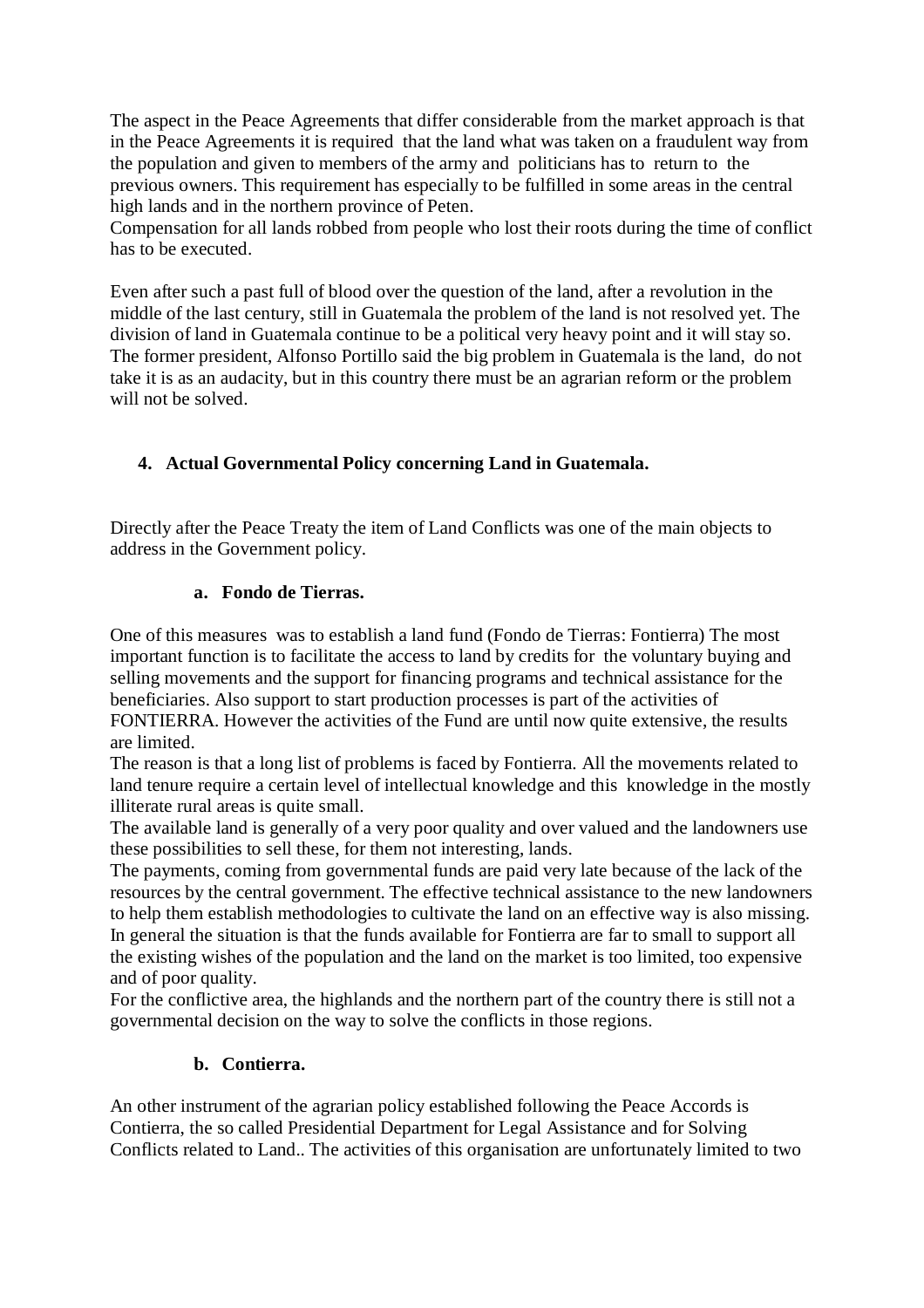items: legal assistance and the mediation in conflicts without any formal legal repercussions in the final solution of the conflicts.

Until the middle of 2001 Contierra had realised about 100 cases of a pile of about 1400 applications. However this does not mean that this 100 cases are solved, they only left the offices of Contierra on their way to the next organisation involved.

## **c. Cadastre.**

A third measure taken by the government directly after the signing of the Peace Accords was to establish a Cadastre Organization inside the Ministry of Agriculture.

It is important to explain something more about the registration of land tenure in Guatemala at the moment of the signing of the Peace Accords.

Since the end of the nineteenth century Guatemala has a Public Register for the Registration of legal facts concerning activities related to land. The legislation was based at the Spanish legislation concerning these activities what more or less means the possibility to register legal acts if the concerned parties so desire, the so called declarative system. It means that in a case of transport of land it is not required to register the deed in the Public Register for the realisation of the deliverance.

The result of this principle is that not everybody is offering his deed to the Public Registers for registration. Only in the cases the involved parties have special intentions, for example the establishment of a mortgage the parties presented the deeds for registration.

In the less developed rural areas mostly the transports took place without any document, so also without registration.

In general can be said that the information in the public register is far from complete.

A Cadastre organisation as a technical component to the Public Register, like it is in the most countries, was never established in Guatemala. So, in the transport deeds the identification of the land involved in the transport was done by a description in the deed without any graphical description (a cadastral map).

Since many years the IGM/IGN (Instituto Geografico Militar and later on National, later on Instituto Geografico Nacional)) had developed in limited areas a cadastral map. This cadastral map had no legal base and was used for several purposes such as taxes and infrastructure activities. A formal relationship with the Public Registers did not exist. There was no systematic maintenance system.

The start of a cadastral organisation inside the Ministry of Agriculture after the signing of the Peace accords was the moment to start with the development of a complete new activity in Guatemala. Until that moment there was no knowledge inside the country to execute this new activity, so Guatemala started to look abroad for getting support. From all sides the support came, because of the international community was very involved in the peace process in the country. Inside the Guatemalan Government the decision was taken that the country was very interested to obtain all the support from abroad, but in the policy development about how to develop and to establish a cadastral structure the country was reluctant to be overruled by foreign organisations. For that reason they decided that the foreign organisations should especially be used to execute several projects over the country and the co-ordination should be done by the Guatemalan experts. So all the donors got their own area or province where they should do the realisation of the Cadastre.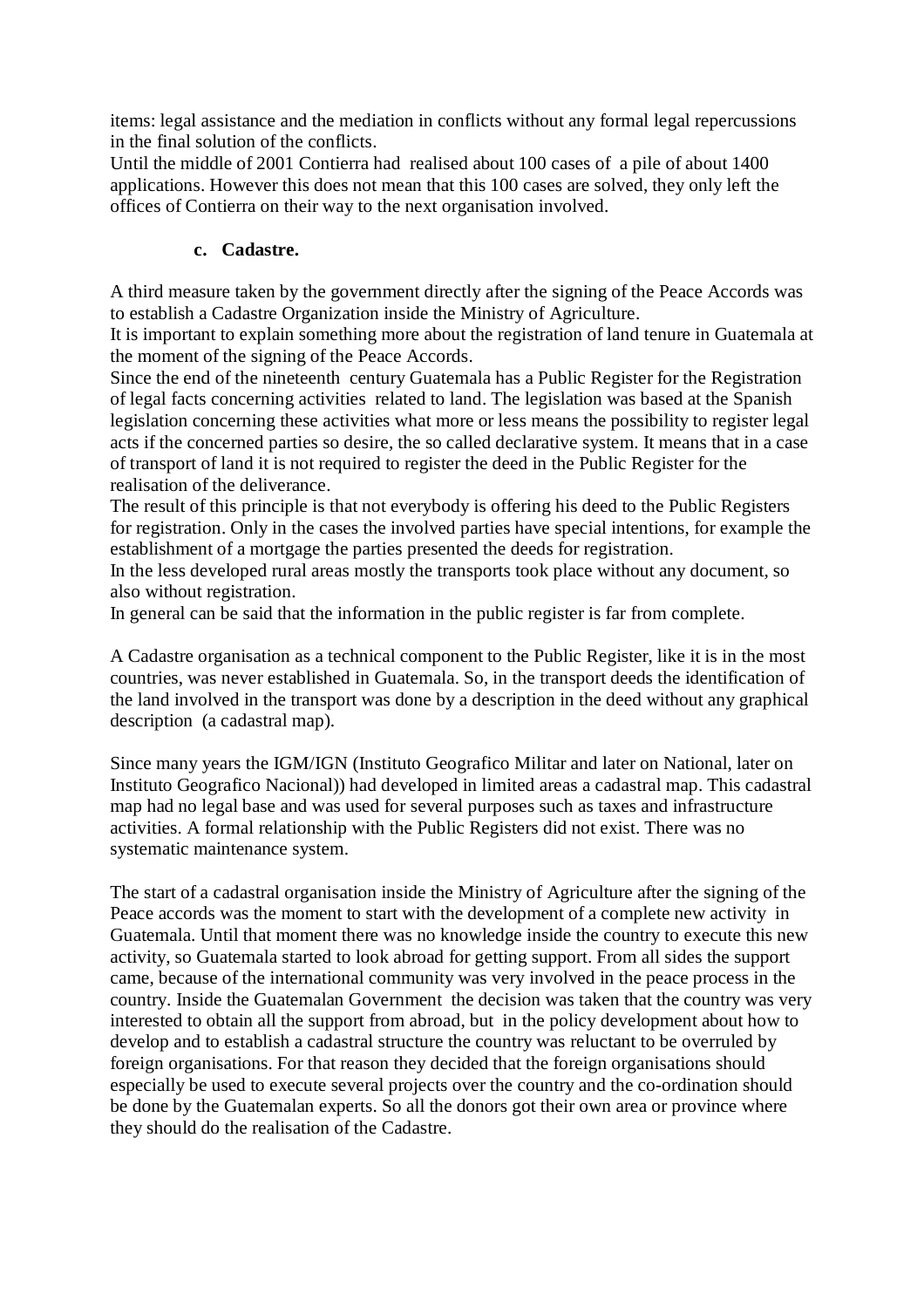The development of the national philosophy for the establishment of a Cadastre was reserved to the central organisation inside the Ministry of Agriculture.

An important item in the development of a national policy was the definition of the legal base for the land tenure.

The existing system was based on the old Spanish legislation, The real situation concerning the registration of real rights on land in the public registers was very poor. Especially due to the underdevelopment of the traditional rural population and the oppression during so many years the knowledge about their legal rights was also very poor.

The government policy had to start with the execution of the cadastre in different areas to show the population that something concerning the conflicts around the land issue is happening and at the same time to start with the development of the legal requirements for the cadastral activities. The most important subjects in the legal part is of course to create legal bases for the new cadastre organisation and the new data that the process of cadastration will generate.

This Cadastre Law should be a law that gives the legal base for the Cadastre organisation and the regulations for the integration with the Public Registers. This integration should be focused on the integration of data and not yet on the integration of organisations. It is more or less a technical law what will make possible the functioning of a cadastral organisation together with the Public Register

The second law should be the law of titling. The titling process should be done in three cases:

A This law should be the legal base to title land what is free of owners,

B land to title to the users if the formal owners for what ever reason are not using the land anymore and

C land to title to users or people who want to use land in the conflictive areas in accordance to what is said about it in the Peace Accords.

# **5. The actual situation in Guatemala**

The establishment of Fontierra and Contierra has not been a big success.

In principle the idea behind it was not bad, but the difficulties in the circumstances have been the reason that the results after 7 years are poor. The cases realised by the two organisations is small.

As mentioned before, the main reasons for the poor results are:

The lack of sufficient financial resources The poor intellectual development of the target group. The bureaucracy inside the Government. The always present corruption. The real willingness of the Government to realise the targets

With the establishment of the Cadastre organisations the situation in the beginning of 2004 is also disappointing.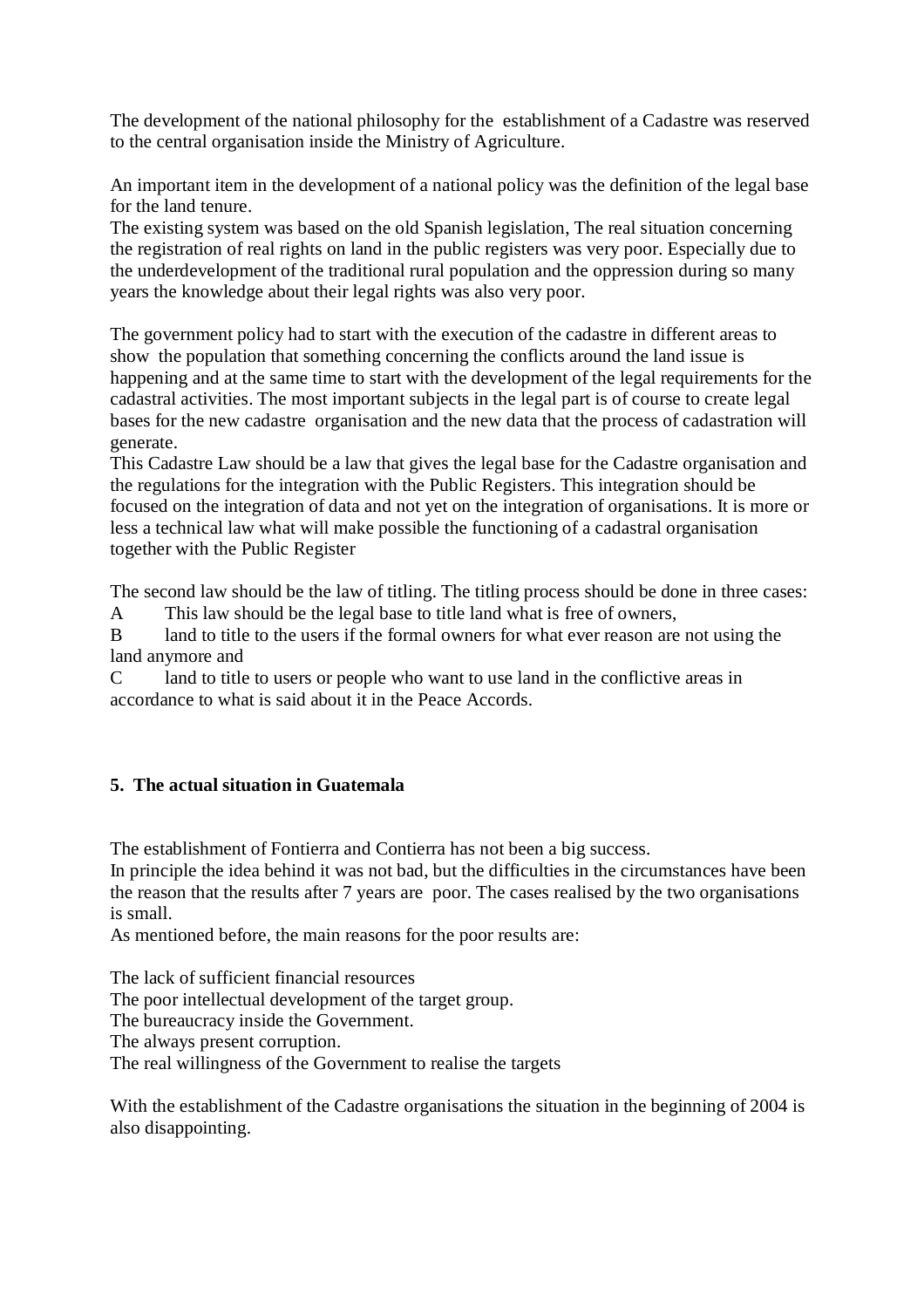The policy of the government to realise a cadastral law and a titling law has not been realised yet.

Since several years a draft for the Cadastre Law exists, but until now it was not approved by the Congress. At the moment it is a question what will happen in the presidency of the new president; Mr. Oscar Berger.

All the foreign donors were pressing the Guatemalan Government to pass the legislation. The last year under the guidance of the Dutch they gave more or less an ultimatum to the government to pass the legislation or to face a freeze of the financial support for this the development of the Cadastre, the last happened.

In nearly all of the local projects financed by different donors; Germany, Spain, Sweden, the Netherlands, European Union, World Bank, the activities have stopped with exception of the World Bank project in the department of Peten.

Norway who intended to start a new project last year has frozen his involvement. The local people who were working in the different projects financed by the foreign resources are fired now. Inside the national organisation the staff has been diminished considerable.

For the second part of the necessary new legislation; the titling law (ley de regularizacion) no visible activities have taken place. A draft legislation has not been discussed or presented yet. During the last years the realisation of the titling law was always considered as a second phase for the legislation activities after the realisation of the Cadastre Law.

Besides the disappointing situation concerning the progress in the realisation of the legislation it is interesting to analyse the results of the technical cadastral activities.

It has to be considered that due to the lack of the necessary legislation it was not possible to start a titling process like foreseen in a titling law that still has to be developed. So what happened in most of the cases was to make a technical inventory of the users of the land (administrative and technical information) what in later phase can be used with the assistance of a titling law to produce new titles for these users.

In areas where the ownership of the land belonged to a governmental organisation (central government or municipalities) the ownership of the land was transferred to the users. So in this areas there really appeared new titles but following a process of legal transfer of land using the normal procedures of selling land. In these cases the price of the land was symbolic. However this was only possible in limited areas.

Real statistical information about the progress in the production of cadastral data for the whole country is very difficult to obtain. In the project the Netherlands has financed , about 20 % of the project area that has been executed, equal to 100.000 ha of a total of 500.000 ha. In this area around 15.000 parcels have been realised of a estimated total of 130.000 in the project area. The total amount of realised titles is about 1500 and this area concerned governmental land which was transferred through the normal transfer process for a symbolic amount. The rest of the cadastrated parcels (13500) cannot be titled because there is no legal instrument to do so.

The total costs were about US \$ 7.000.000.-

#### **6. How to continue?**

It is quite clear that the actual situation concerning the development of cadastre and land registry is not favourable in Guatemala. The main reason is also clear. The government has to